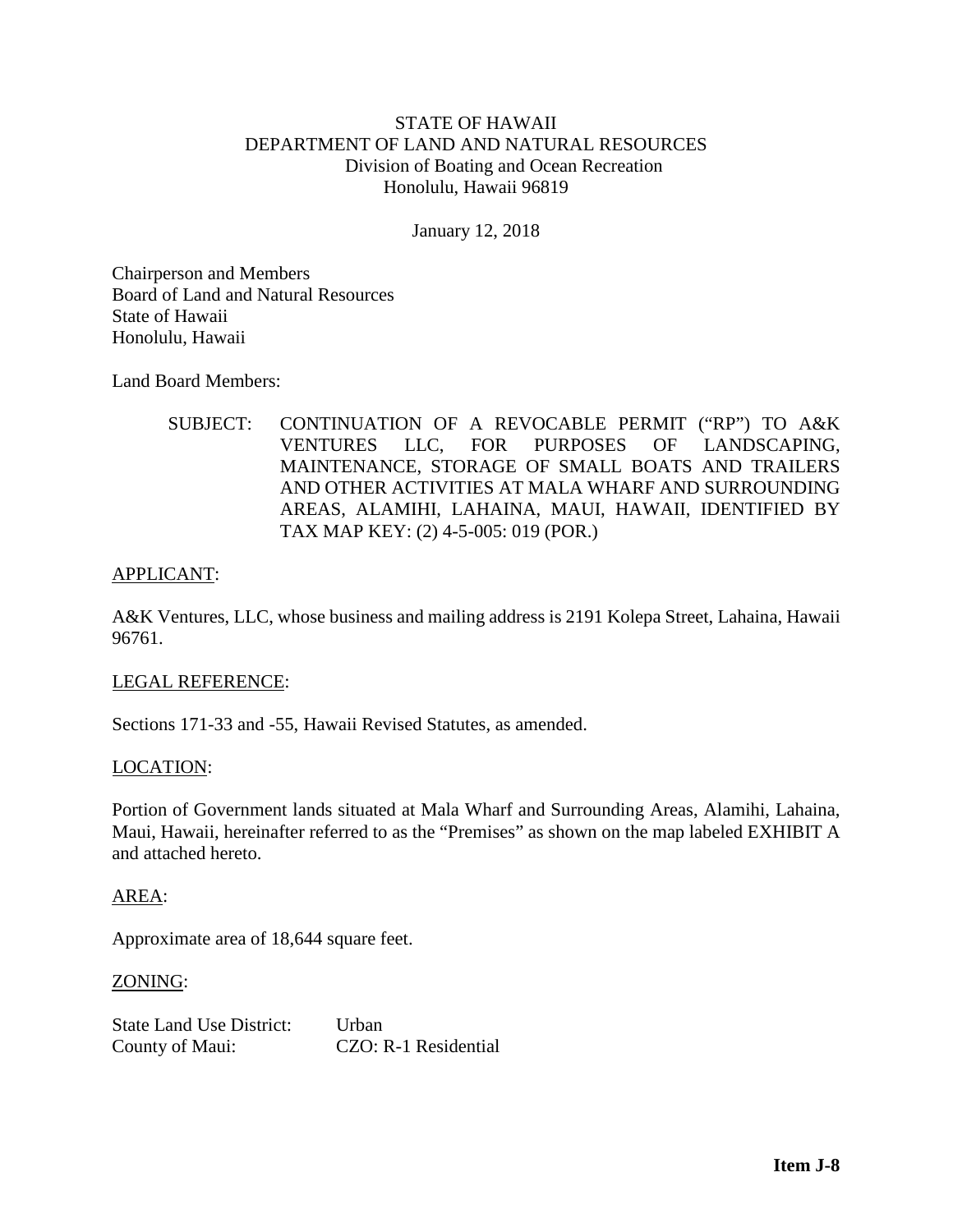## TRUST LAND STATUS:

Section 5(b) lands of the Hawaii Admission Act: YES

DHHL 30% entitlement lands pursuant to the Hawaii State Constitution: NO

## CURRENT USE STATUS:

Encumbered by RP No. 47, to A&K Ventures, ("Permittee").

#### CHARACTER OF USE:

Occupy and use the Premises for the following specified purposes only: for purposes of landscaping, maintenance and storage of small boats and trailers. The Permittee may also occupy and use the premises for any other uses permitted under applicable County Zoning, subject to the prior approval of the Chairperson of the Board and the Permittee's compliance with Chapter 343, Hawaii Revised Statutes.

#### COMMENCEMENT DATE:

March 1, 2018

## MONTHLY RENTAL:

Base rent of three thousand six hundred-fourteen and no/100 (\$3,614.00) per month, or percentage rent of ten percent (10%) of monthly gross sales, whichever is greater, payable in advance by the first of each and every month.

## COLLATERAL SECURITY DEPOSIT:

Twice the Monthly Rental.

## DCCA VERIFICATION:

| Place of business registration confirmed: | YES X | NO. |
|-------------------------------------------|-------|-----|
| Registered business name confirmed:       | YES X | NO. |
| Applicant in good standing confirmed:     | YES X | NO. |

#### REMARKS:

The Division of Boating and Ocean Recreation (DOBOR) will be requesting for the issuance of a long-term lease by way of Public Auction. Until such time DOBOR is requesting approval for the continuation of the RP to A&K Ventures, LLC, for purposes of landscaping, maintenance, storage of small boats and trailers and other activities at Mala Wharf and surrounding areas, in order to ensure there is a continuous uninterrupted presence on the site that will help to deter any unwanted activity that usually occurs on vacant lands.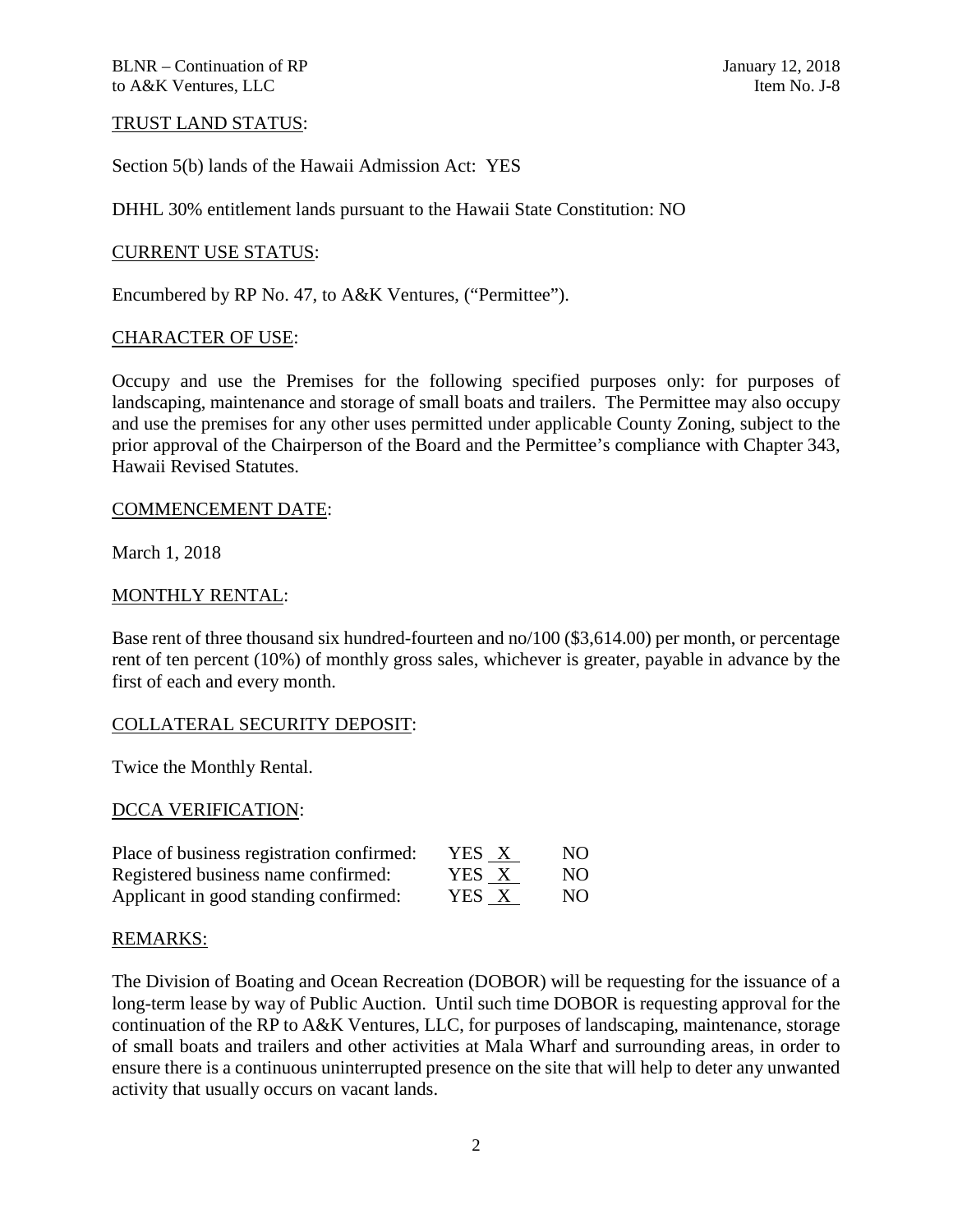## **RECOMMENDATION:**

That the Board of Land and Natural Resources:

- 1. Authorize the continuation of the RP to A&K Ventures, LLC for all purposes under the terms and conditions cited above, which are by this reference, incorporated herein and further subject to the following:
	- a. The standard terms and conditions of the most current Revocable Permit form, as may be amended from time to time; and
	- b. Review and approval by the Department of the Attorney General.
	- c. Such other terms and conditions as may be prescribed by the Chairperson to best serve the interests of the State.

Respectfully Submitted,

EDWARD R. UNDERWOOD, Administrator Division of Boating & Ocean Recreation

**APPROVED FOR SUBMITTAL:** 

SUZANNE D. CASE, Chairperson Board of Land and Natural Resources

Attachment:

A. Aerial Map of A&K Ventures, LLC, situated at Mala Wharf, Lahaina, Maui